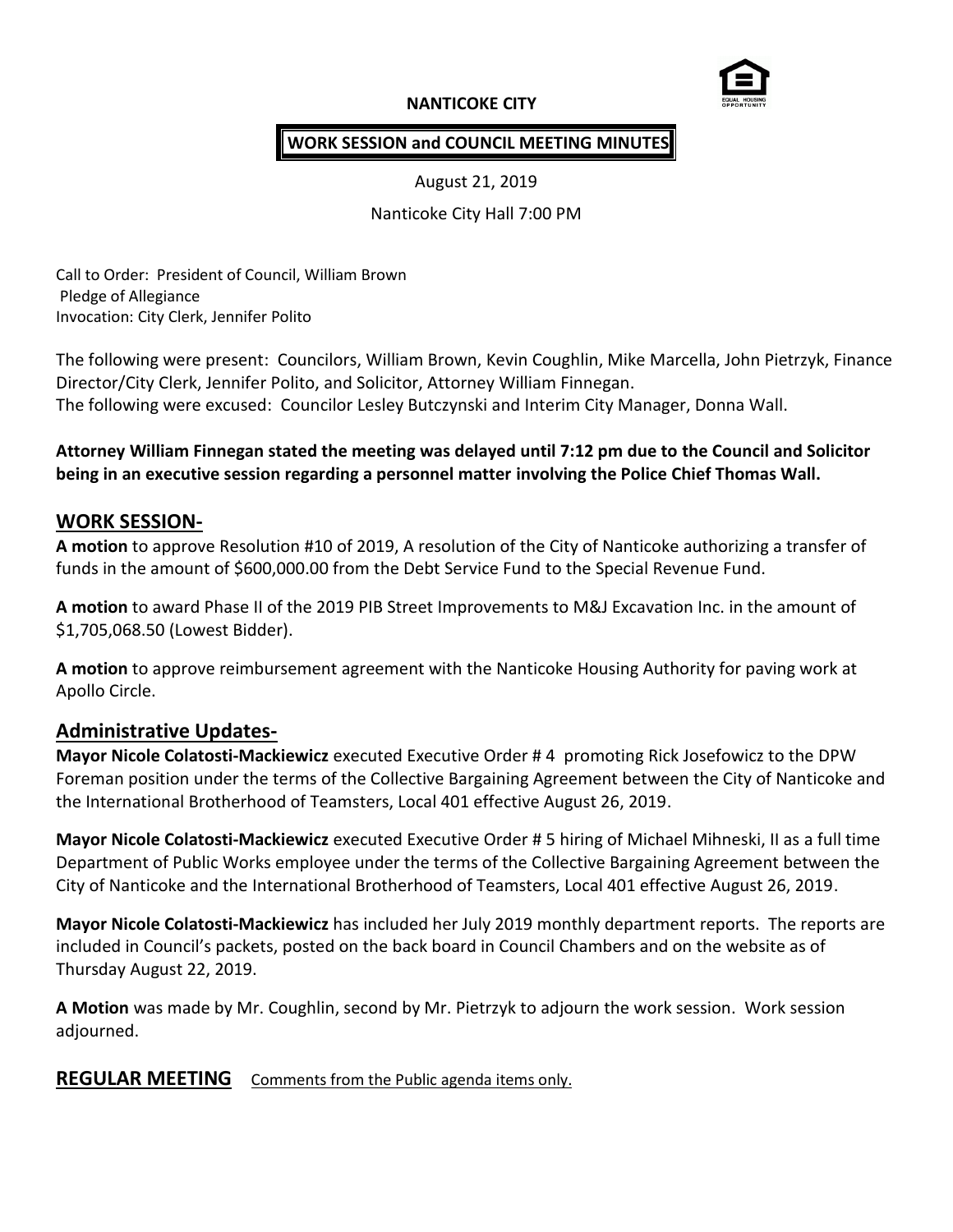President Brown asked Jennifer to explain Resolution # 10 of 2019 concerning the \$600,000 transfer from the Debt Service Fund to the Special Revenue Fund and she explained that when she prepared her debt calculation last year she brought to Council, Mayor and City Manager's attention that there is excess funds in the Debt Service Fund that goes back to the prior administration when the City was in Act 47. Since the City is in need of new computers and additional funds to complete phase II if the PIB paving project, she suggests transferring this excess to the Special Revenue Fund for the mentioned capital expenditures. Mr. John Telencho asked how much money will reside in the Debt Service fund after the transfer and Jennifer replied a little over \$400,000. She explained that we must always keep at least one year's worth the debt payments in the fund when preparing the calculation each year. Mr. Ronald Knapp asked if Council would consider putting a TV in front of the Council Chambers so when he has pictures of issues he can plug in a flash drive so everyone can see what he or others are talking about. President Brown said we will consider his recommendation. President Brown asked Jennifer to explain what the PIB project entailed concerning the award to M&J Excavating. She replied this is the second half of the PIB loan being spent to pave roads. President Brown named most of the streets being paved with phase II of the PIB project and asked Jennifer to post the complete list in the back of Council Chambers for the residents to review. President Brown asked Attorney Finnegan to explain the agreement between the City and the Nanticoke Housing Authority and Attorney Finnegan said twelve areas in Apollo Circle will be paved and the Housing Authority owns those streets and they are willing to reimburse the City for the cost of the paving. Mr. Hank Marks commented that the City needs to cut spending on Salaries and Benefits for its employees.

At this time President Brown welcomed Michael to the City and congratulated Rick on his promotion and commented "this is the first time Council is hearing of the Mayor's decision to execute these Executive Orders". Vice President, Kevin Coughlin showed his disapproval of the Mayor not informing Council ahead of time of her decisions and said this is not the first time they are finding out matters in a meeting. He says this will stop once he is the Mayor.

# **Old Business**

**None**

# **New Business**

**A Motion** to approve the August 7, 2019 minutes was made by Mr. Pietrzyk, second Mr. Marcella. Motion carried.

**A Motion** to approve payment of the bills in the amount of \$369,850.50 (Payroll \$101,886.49 and Payables \$267,964.01) was made by Mr. Pietrzyk, second by Mr. Marcella. Motion carried with a 3 to 1 vote. Vice President Coughlin voted "NO" to the approving of the bills to be paid.

**A motion** to approve Resolution #10 of 2019, A resolution of the City of Nanticoke authorizing a transfer of funds in the amount of \$600,000.00 from the Debt Service Fund to the Special Revenue Fund was made by Mr. Coughlin, second Mr. Marcella. Motion carried.

**A motion** to award Phase II of the 2019 PIB Street Improvements to M&J Excavation Inc. in the amount of \$1,705,068.50 (Lowest Bidder) was made by Mr. Pietrzyk, second Mr. Coughlin. Motion carried.

**A motion** to approve reimbursement agreement with the Nanticoke Housing Authority for paving work at Apollo Circle was made by Mr. Marcella, second Mr. Pietrzyk. Motion carried.

# **COMMENTS FROM THE PUBLIC –**

President Brown informed residents that he asked for the Mayor to be present at this evening's meeting but she declined due to a prior obligation she needed to attend.

**Mr. Ronald Knapp** thanked the City's DPW department for promptly trimming the sumac bush that was blocking his alley by the property owner who is not taking care of his property. Jennifer commented the City is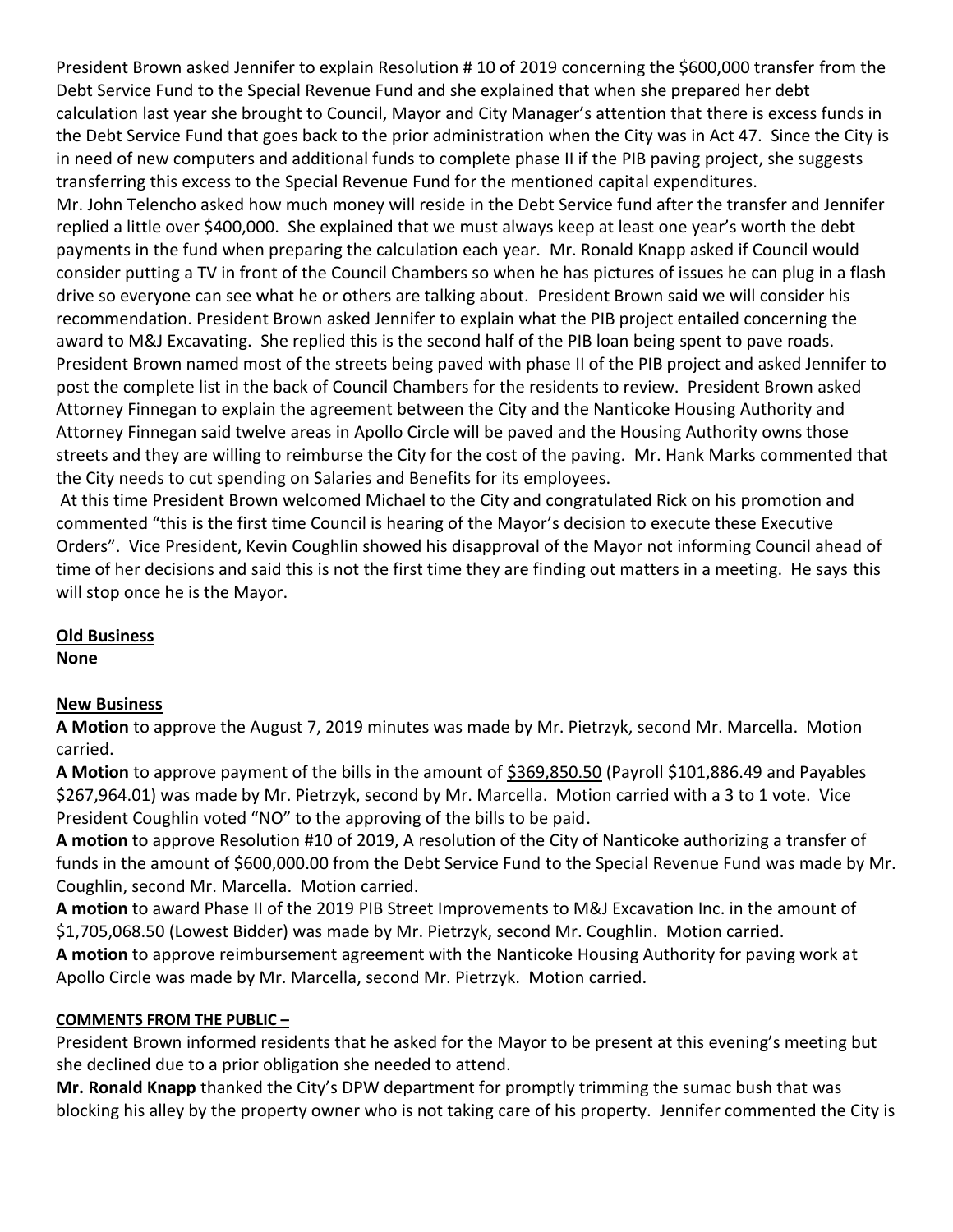working on the issue of the mess of the property but the owner is an out of state Landlord and Jack is having difficulties getting the owner to respond to our letters. Mr. Knapp suggested getting the Senator and State Representative involved in these out of state landlord issues who are not complying with the rules set by the City.

**Mr. John Telencho** thanked the DPW department for promptly removing the tree that fell during last week's storm over by the cemetery. Mr. Telencho asked if the recycle bins were moved and to where? Jennifer stated she is not aware of them being moved and Council said they were under the impression they were moved. Jennifer stated DPW Worker Rick Josefowicz had a place but decided against moving them out into the area that was not covered from the weather. Mr. Telencho asked Council now that Plymouth dismantled their Fire Department and Nanticoke will be covering their areas, was Nanticoke residents asked their opinion on this decision. Mr. Telencho asked specifically what areas the City's Fire Department will covering Captain Mark Boncal commented that question. Mr. Telencho asked if we are being reimbursed for our services and Jennifer stated they are currently working on an agreement. Council says this is all news to them, once again they are not aware of matters in the City. President Brown asked if our firefighters are covered under workers compensation if something should happen to them and Jennifer replied yes. Attorney Finnegan stated he has not been asked to draft an agreement as of yet, but when he does, Council will have to vote on the agreement via a resolution.

**Mr. Dane Sorensen** informed Council since he complained about Mascaro's constantly missing his garbage in the alley and our Refuse Clerk Patty Zendarski made some calls, the garbage is now being picked up every week. He thanked Patty for all her efforts. Now there is an issue with the recycling, they either do not come and pick them up or they empty ½ the can and flip it upside down leaving recyclables on the street for him to pick up. Jennifer stated we had complaints like this at the last meeting and she spoke to Patty. Patty, that next day after the meeting called Michael at the main location about this matter and he said he will take care of it. President Brown stated he will go higher up than that and call Sam tomorrow.

**Mr. Mike Stachowiak** stated that there is a lack of sports parks in Nanticoke for kids to play and practice at. He said Hanover Twp. is letting them use their field but the bathrooms are in bad shape and kept locked. He asked if Nanticoke could put portable toilets at the park to help with this issue. Councilor Pietrzyk stated we did have some there but someone kept tipping them over so we stopped. The spokesperson for the park said they cannot put portable bathrooms there because they have no insurance to cover any damage to them. Mr. Stachowiak hopes the City can do something and President Brown said Council will look into it. Vice President Coughlin suggested West Side or Honey Pot fields for now. Former-Mayor Bushko suggested doing something with the land down on Lower Broadway to bring a sports field to Nanticoke.

**Mr. Hank Marks** asked what the new Firefighter, David, is costing the City for his wages and benefits. President Brown asked Jennifer if she knew and she replied she does not know the exact amount but she will look into it for Mr. Marks. Mr. Marks commented he guesses he has to wait until next meeting and Jennifer replied no and she asked him to please call or come see her tomorrow.

### **Correspondence-**

None

### **Announcements-**

President Brown made the following announcements:

On September 18, 2019 at 6:30 pm, the City of Nanticoke will hold a public hearing here in Council Chambers to discuss the proposed **2019 CDBG Block Grant**.

The City of Nanticoke will be closed on **Monday, September 2, 2019** in observance of Labor Day.